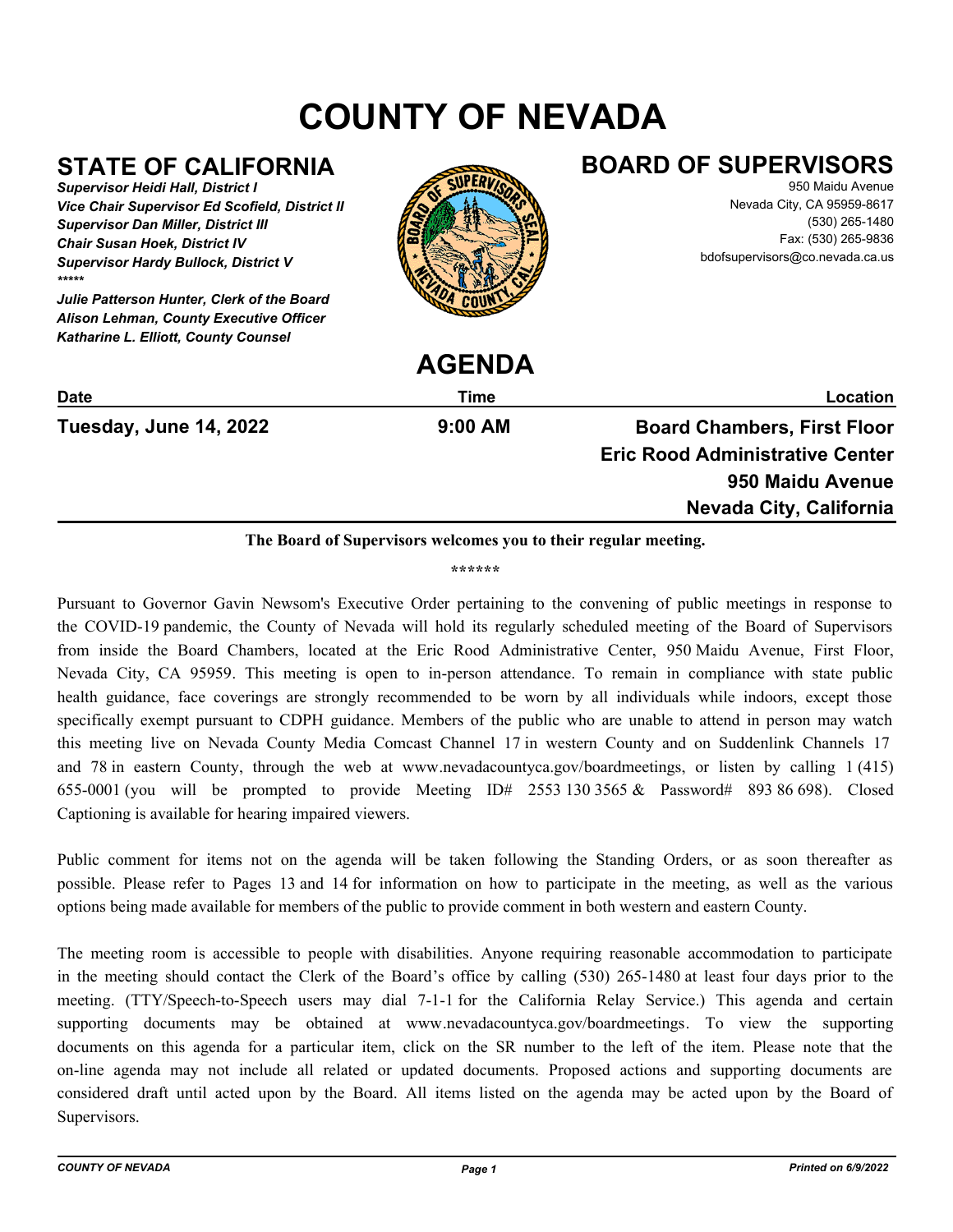#### **REGULAR MEETING: 9:00 AM**

#### **STANDING ORDERS:**

Call the meeting to order.

Pledge of Allegiance.

Corrections and/or deletions to agenda.

#### **PUBLIC COMMENT:**

[SR 22-0489](http://nevco.legistar.com/gateway.aspx?m=l&id=/matter.aspx?key=40817) Members of the public shall be allowed to address the Board of Supervisors on items not appearing on the agenda that are of interest to the public and are within the subject matter jurisdiction of the Board. (Please refer to Pages 13 and 14 for information on the various options being made available for members of the public to provide comment in both western and eastern County.)

#### **CONSENT CALENDAR:**

These items are expected to be routine and noncontroversial. The Board of Supervisors will act upon them at one time without discussion. Any Board member may request that an item be removed from the consent calendar for discussion. Members of the public wishing to ask questions or hear discussion on items listed under the consent agenda, may raise their concerns to the Board members prior to the consent agenda being introduced. The Supervisors will take the concerns under consideration and decide if there is adequate reason to remove the item from consent.

#### Behavioral Health Director: Phebe Bell

- 1. [SR 22-0607](http://nevco.legistar.com/gateway.aspx?m=l&id=/matter.aspx?key=40935) Resolution approving Amendment 1 to the contract between the County of Nevada and Midvalley Recovery Facilities, Inc, dba Pathways for the provision of residential treatment and withdrawal management services for referred clients of Nevada County (Res. 21-220), increasing the maximum contract price from \$144,825 to \$189,825 due to an increase in demand for these medically necessary services, for the period July 1, 2021 through June 30, 2022, authorizing the Chair of the Board of Supervisors to execute the amendment, and directing the Auditor-Controller to amend the Fiscal Year 2021/22 Behavioral Health budget. (4/5 affirmative vote required)
- **2.** [SR 22-0609](http://nevco.legistar.com/gateway.aspx?m=l&id=/matter.aspx?key=40937) Resolution approving Amendment 1 to the contract between the County of Nevada and Common Goals, Inc. for the provision of outpatient rehabilitative treatment services for the recovery and treatment of alcohol/drug dependency (Res. 21-319), increasing the maximum contract price from \$686,591 to \$841,591 to reflect the increase in the amount of services that will be provided during Fiscal Year 2021/22, authorizing the Chair of the Board of Supervisors to execute the amendment, and directing the Auditor-Controller to amend the Fiscal Year 2021/22 Behavioral Health budget. (4/5 affirmative vote required)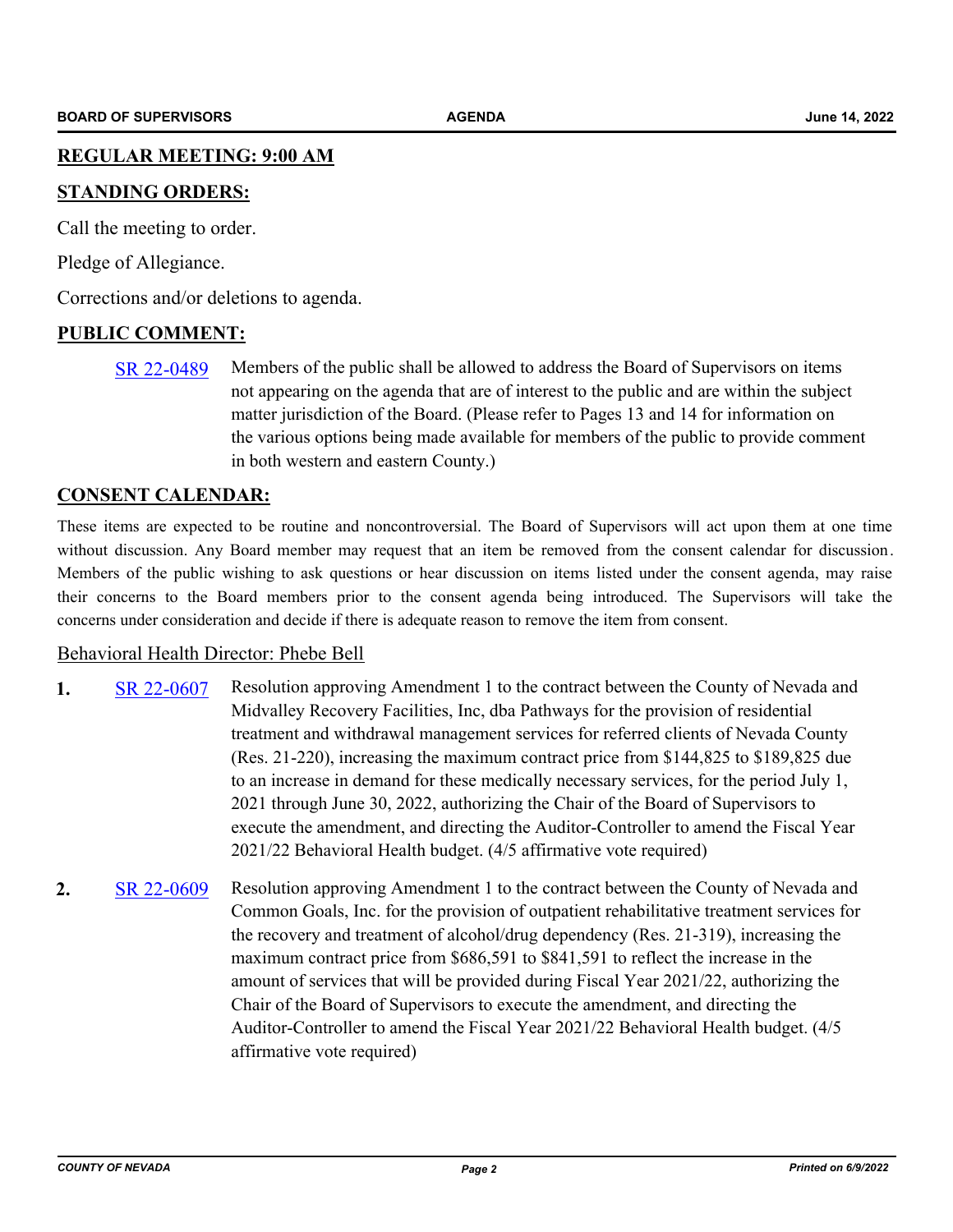|    | <b>BOARD OF SUPERVISORS</b> | <b>AGENDA</b>                                                                                                                                                                                                                                                                                                                                                                                                                                                                                                                                        | June 14, 2022 |
|----|-----------------------------|------------------------------------------------------------------------------------------------------------------------------------------------------------------------------------------------------------------------------------------------------------------------------------------------------------------------------------------------------------------------------------------------------------------------------------------------------------------------------------------------------------------------------------------------------|---------------|
| 3. | SR 22-0637                  | Resolution approving Amendment 2 to the contract between the County of Nevada and<br>Foothill House of Hospitality, dba Hospitality House for the provision of homeless<br>outreach, and access and linkage to treatment services (Res. 21-253), increasing the<br>maximum contract amount from \$290,130 to \$301,130, for the period July 1, 2021<br>through June 30, 2022, and authorizing the Chair of the Board of Supervisors to execute<br>the amendment.                                                                                     |               |
| 4. | SR 22-0528                  | Resolution approving a renewal contract between the County of Nevada and Sierra<br>Nevada Memorial Hospital Foundation for the provision of home visiting services to<br>Nevada County seniors, in the total maximum amount of \$55,080, for the period July 1,<br>2022 through June 30, 2023, and authorizing the Chair of the Board of Supervisors to<br>execute the contract.                                                                                                                                                                     |               |
| 5. | SR 22-0578                  | Resolution approving a renewal contract between the County of Nevada and FREED<br>Independent Living Center, dba FREED for services related to the "Friendly Visitor"<br>Program, in the maximum amount of \$63,022, for the period July 1, 2022 through June<br>30, 2023, and authorizing the Chair of the Board of Supervisors to execute the contract.                                                                                                                                                                                            |               |
| 6. | SR 22-0499                  | Resolution approving a renewal contract between the County of Nevada and SPIRIT -<br>Peers for Independence and Recovery, Inc. for peer support services for individuals<br>experiencing a mental health crisis as a component of the County's Mental Health<br>Services Act Community Services and Supports Plan, in the maximum amount of<br>\$99,769, for the period July 1, 2022 through June 30, 2023, and authorizing the Chair<br>of the Board of Supervisors to execute the contract.                                                        |               |
| 7. | SR 22-0501                  | Resolution approving a renewal contract between the County of Nevada and SPIRIT -<br>Peers for Independence and Recovery, Inc. for operation of SPIRIT's Mental Health<br>Peer Empowerment Center and related services for the enhancement and expansion of<br>services to meet unmet community needs as a component of the County's Mental<br>Health Services Act Plan, in the maximum amount of \$230,598, for the period July 1,<br>2022 through June 30, 2023, and authorizing the Chair of the Board of Supervisors to<br>execute the contract. |               |
| 8. | SR 22-0633                  | Resolution approving a renewal contract between the County of Nevada and Restpadd<br>Inc, Redding for the provision of 24-hour locked acute psychiatric services for<br>residents of Nevada County who meet criteria for 5150 placement, in the maximum<br>amount of \$150,000, for the period July 1, 2022 through June 30, 2025, and authorizing<br>the Chair of the Board of Supervisors to execute the contract.                                                                                                                                 |               |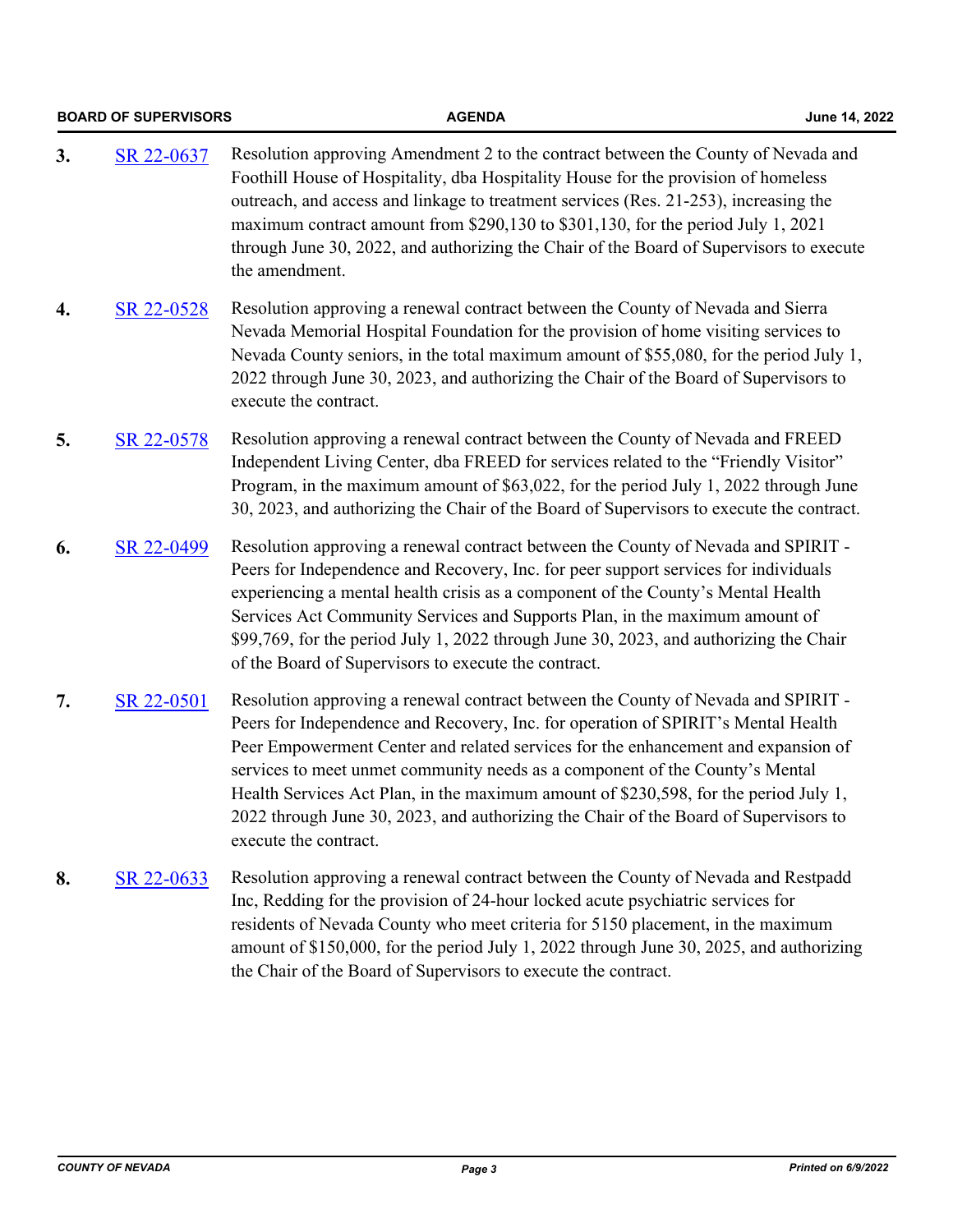|     | <b>BOARD OF SUPERVISORS</b>        | <b>AGENDA</b>                                                                                                                                                                                                                                                                                                                                                                                                                                                                                                                                    | June 14, 2022 |
|-----|------------------------------------|--------------------------------------------------------------------------------------------------------------------------------------------------------------------------------------------------------------------------------------------------------------------------------------------------------------------------------------------------------------------------------------------------------------------------------------------------------------------------------------------------------------------------------------------------|---------------|
| 9.  | SR 22-0638                         | Resolution approving a renewal contract between the County of Nevada and Shellee Ann<br>Sepko, LMFT, dba What's Up? Wellness Checkups for the provision of mental health<br>screening services for high school students in eastern and western Nevada County as a<br>component of the County's Mental Health Services Act Prevention and Early<br>Intervention Plan, in the maximum amount of \$187,027, for the period July 1, 2022<br>through June 30, 2023, and authorizing the Chair of the Board of Supervisors to execute<br>the contract. |               |
| 10. | SR 22-0502                         | Resolution approving a renewal contract between the County of Nevada and California<br>Psychiatric Transitions, Inc. for Mental Health Rehabilitation Center/Institute for<br>Mental Disease services for mentally disordered persons, in the maximum amount of<br>\$225,000, for the period July 1, 2022 through June 30, 2023, and authorizing the Chair<br>of the Board of Supervisors to execute the contract.                                                                                                                               |               |
| 11. | SR 22-0430                         | Resolution approving a renewal contract between the County of Nevada and Blair<br>Romer, M.D. for direct clinical and other psychiatric services for clients of Nevada<br>County Behavioral Health Department, in the maximum contract amount not to exceed<br>\$232,000 for Fiscal Year 2022/23 and not to exceed \$232,000 for Fiscal Year<br>2023/24, for a total 2-year maximum of \$464,000, for the period July 1, 2022 through<br>June 30, 2024, and authorizing the Chair of the Board of Supervisors to execute the<br>contract.        |               |
| 12. | SR 22-0500                         | Resolution approving a renewal contract between the County of Nevada and Crestwood<br>Behavioral Health, Inc. for Institutions for Mental Disease services including the<br>provision of 24-hour skilled nursing services and special treatment programs for<br>chronic mentally ill clients, as well as transitional home program services, in the<br>maximum amount of \$240,000, for the period July 1, 2022 through June 30, 2023, and<br>authorizing the Chair of the Board of Supervisors to execute the contract.                         |               |
| 13. | SR 22-0613                         | Resolution approving an agreement between the County of Nevada and the Medicaid<br>Division of Blue Cross of California (Anthem) for the delivery of Enhanced Care<br>Management services in Nevada County, authorizing the Chair of the Board of<br>Supervisors to execute the agreement, and authorizing the Behavioral Health Director to<br>sign the Enhanced Care Management and Community Supports Background Check<br>Attestation form.                                                                                                   |               |
|     | Public Health Director: Jill Blake |                                                                                                                                                                                                                                                                                                                                                                                                                                                                                                                                                  |               |
| 14. | SR 22-0527                         | Resolution approving renewal Subrecipient Agreement 9903-5320-71219-22 between<br>the County of Nevada and Essential Access Health ("Essential Access") related to<br>funding comprehensive reproductive health services, in the maximum amount of<br>\$50,000, for the period April 1, 2022 through September 30, 2022, and authorizing the<br>Director of Public Health to execute the agreement.                                                                                                                                              |               |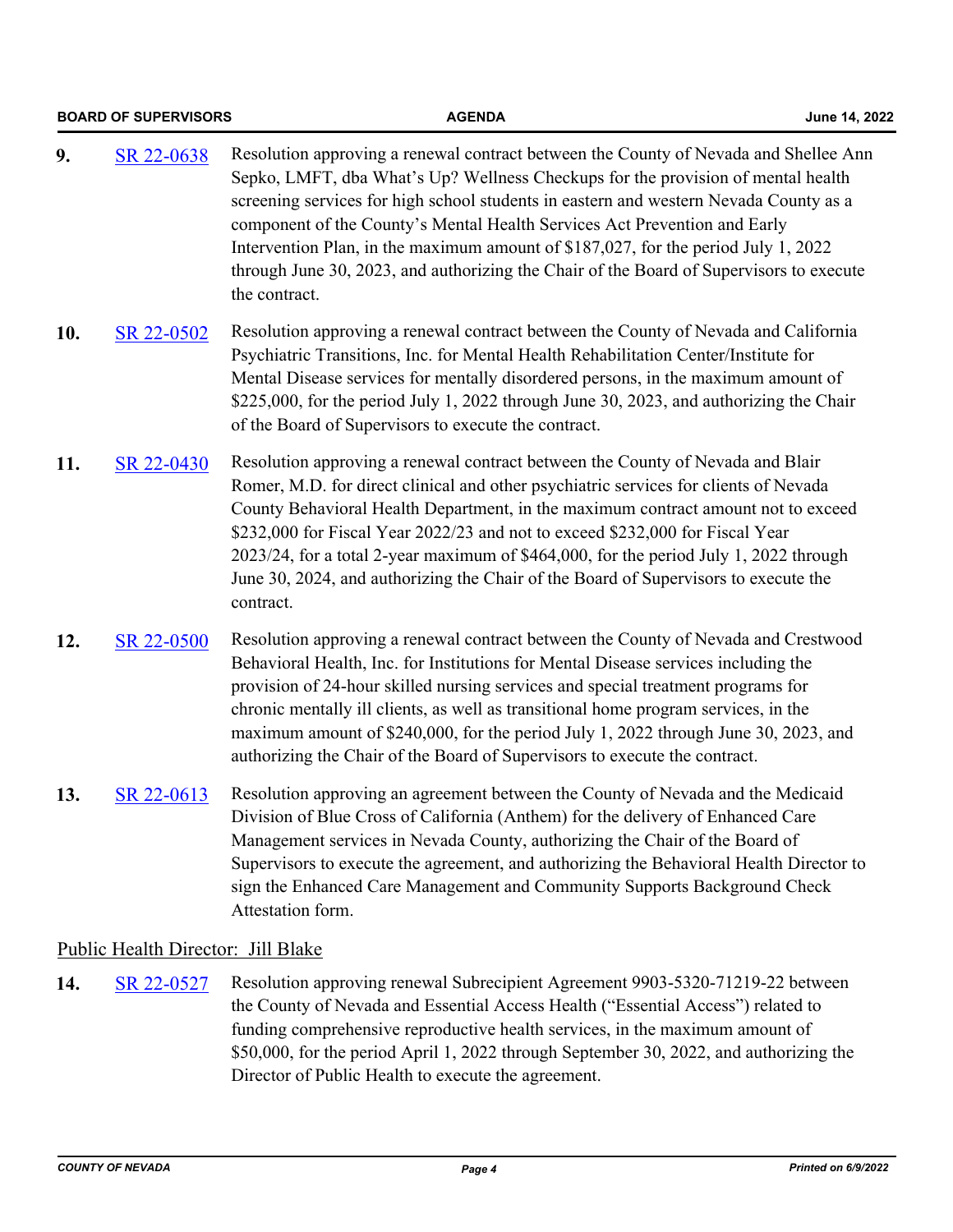#### Director of Social Services: Rachel Peña

| SR 22-0608<br>15.                                  | Resolution approving Amendment 1 to the contract between the County of Nevada and<br>Nevada-Sierra Connecting Point Public Authority to operate a Market Match Program at<br>Farmers' Markets in Nevada County (Res. 22-161), revising Exhibit "A" Schedule of<br>Services to reflect a \$30 Market Voucher for eastern County CalFresh households, in<br>the maximum amount of \$81,811, for the period May 1, 2022 through February 28,<br>2023, and authorizing the Chair of the Board of Supervisors to execute the amendment. |  |
|----------------------------------------------------|------------------------------------------------------------------------------------------------------------------------------------------------------------------------------------------------------------------------------------------------------------------------------------------------------------------------------------------------------------------------------------------------------------------------------------------------------------------------------------------------------------------------------------|--|
| 16.<br>SR 22-0496                                  | Resolution approving a renewal contract between the County of Nevada and Welcome<br>Home Vets, Inc. for the securing of psychotherapy services for the veteran population<br>of Nevada County, in the maximum amount of \$32,445, for the period July 1, 2022<br>through June 30, 2023, and authorizing the Chair of the Board of Supervisors to execute<br>the contract.                                                                                                                                                          |  |
| 17.<br>SR 22-0570                                  | Resolution approving a contract between the County of Nevada and Shona Torgrimson<br>dba Helping Hands Nurturing Center for the provision of Nurturing Parenting Program<br>services, in the maximum amount of \$81,400, for the period July 1, 2022 through June<br>30, 2023, and authorizing the Chair of the Board of Supervisors to execute the contract.                                                                                                                                                                      |  |
| 18.<br>SR 22-0603                                  | Resolution approving a renewal contract between the County of Nevada and Alliance for<br>Workforce Development, Inc. for the provision of employment services in both western<br>and eastern Nevada County, in the maximum amount of \$130,000, for the period July 1,<br>2022 through June 30, 2023, and authorizing the Chair of the Board of Supervisors to<br>execute the contract.                                                                                                                                            |  |
| 19.<br>SR 22-0424                                  | Resolution approving renewal Training Services Agreement EW-2020-24 between the<br>County of Nevada and The Regents of the University of California, UC Davis Extension<br>for 40 training units to be provided to the County during Fiscal Year 2022/23, in the<br>maximum amount of \$158,100, and authorizing the Chair of the Board of Supervisors to<br>execute the agreement.                                                                                                                                                |  |
| 20.<br>SR 22-0601                                  | Resolution approving a renewal contract between the County of Nevada and The<br>Salvation Army for the provision of CalFresh outreach and shelter services at the Booth<br>Family Center for CalWORKs families, in the maximum amount of \$319,738, for the<br>period July 1, 2022 through June 30, 2023, and authorizing the Chair of the Board of<br>Supervisors to execute the contract.                                                                                                                                        |  |
| Sheriff-Coroner/Public Administrator: Shannan Moon |                                                                                                                                                                                                                                                                                                                                                                                                                                                                                                                                    |  |

21. [SR 22-0610](http://nevco.legistar.com/gateway.aspx?m=l&id=/matter.aspx?key=40938) Resolution authorizing Amendment 1 to the contract between the County of Nevada and Sammie's Friends to operate and administer the Nevada County Animal Shelter, for the 3-year period of July 1, 2020 through June 30, 2023 (Res. 20-252), increasing the contract amount by \$36,000 for Fiscal Year 2022/23 for a maximum contract amount not to exceed \$2,145,000, and authorizing the Chair of the Board of Supervisors to execute the amendment.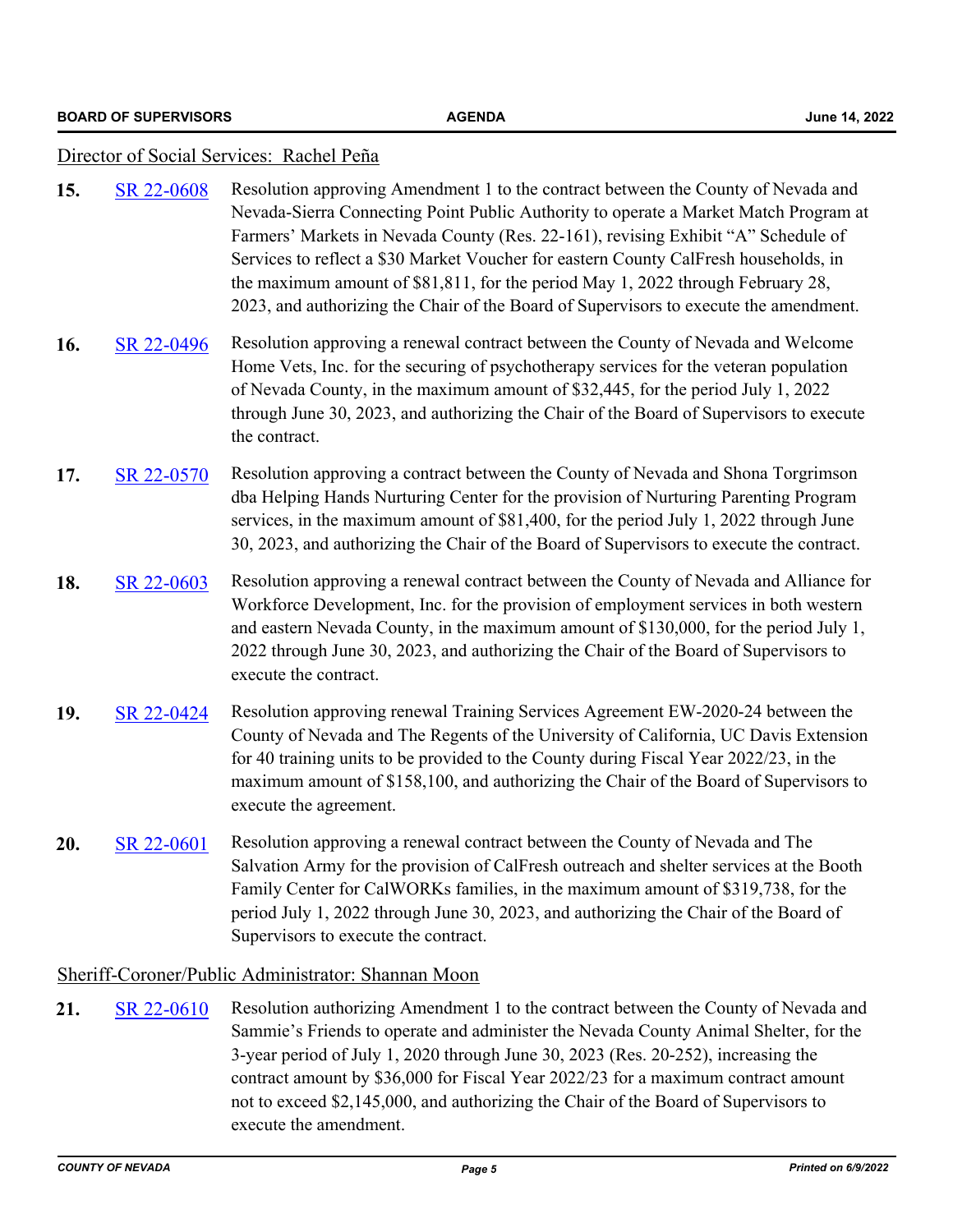#### Treasurer-Tax Collector: Tina Vernon

**22.** [SR 22-0573](http://nevco.legistar.com/gateway.aspx?m=l&id=/matter.aspx?key=40901) Resolution approving the Treasurer's Statement of Investment Policy and renewing the delegation of authority to the Treasurer to invest County funds for the period of one year.

#### Public Defender: Keri Klein

**23.** [SR 22-0582](http://nevco.legistar.com/gateway.aspx?m=l&id=/matter.aspx?key=40910) Resolution approving participation in the Public Defender Pilot Project Grant Program to enhance capacity to service clients eligible for relief pursuant to Penal Code sections 1170(d)(1), 1170.95, 1473.7, and 3051, accepting the receipt of \$132,270 in grant funding administered by the Board of State and Community Corrections and the Office of the State Public Defender, and authorizing the Public Defender to submit the grant proposal and sign the Grant Acceptance on behalf of the Nevada County Public Defender's Office.

#### Planning Director: Brian Foss

**24.** [SR 22-0630](http://nevco.legistar.com/gateway.aspx?m=l&id=/matter.aspx?key=40958) Resolution approving Amendment 3 to the contract between the County of Nevada and Helix Environmental Planning, Inc. to provide on-call Cannabis Permit Processing and Site Plan Review (Res. 19-055), increasing the amount by \$75,000, for a new contract amount not to exceed \$300,000, extending the contract termination date by one year to June 30, 2023, and authorizing the Chair of the Board of Supervisors to execute the amendment.

#### Building Director: Craig Griesbach

**25.** [SR 22-0658](http://nevco.legistar.com/gateway.aspx?m=l&id=/matter.aspx?key=40986) Resolution adopting the recommendation of the Nuisance Abatement Hearing Body and approving a special assessment and ordering recordation of an abatement lien in the amount of \$27,709.78, after a nuisance abatement on the parcel located at 27958 Sweetland Road, North San Juan, CA 95960 (APN 060-091-001), owner of record Sarah K. Rogers. (Dist. IV) (Code Compliance)

#### Community Development Agency Director/Interim Director of Public Works: Trisha Tillotson

- **26.** [SR 22-0712](http://nevco.legistar.com/gateway.aspx?m=l&id=/matter.aspx?key=41040) Resolution approving the collection of parcel charges and special taxes for services in County Service Areas and Permanent Road Divisions for Fiscal Year 2022/23.
- **27.** [SR 22-0714](http://nevco.legistar.com/gateway.aspx?m=l&id=/matter.aspx?key=41042) Resolution approving Amendment 2 to the contract between the County of Nevada and Genuine Parts Company for the Vendor Managed Inventory Parts Facility Operations, renewing the contract for the period July 1, 2022 through June 30, 2023, in an annual contract amount not to exceed \$780,000, authorizing the Chair of the Board of Supervisors to execute the contract, and directing the Auditor-Controller to encumber the contract. (Fleet)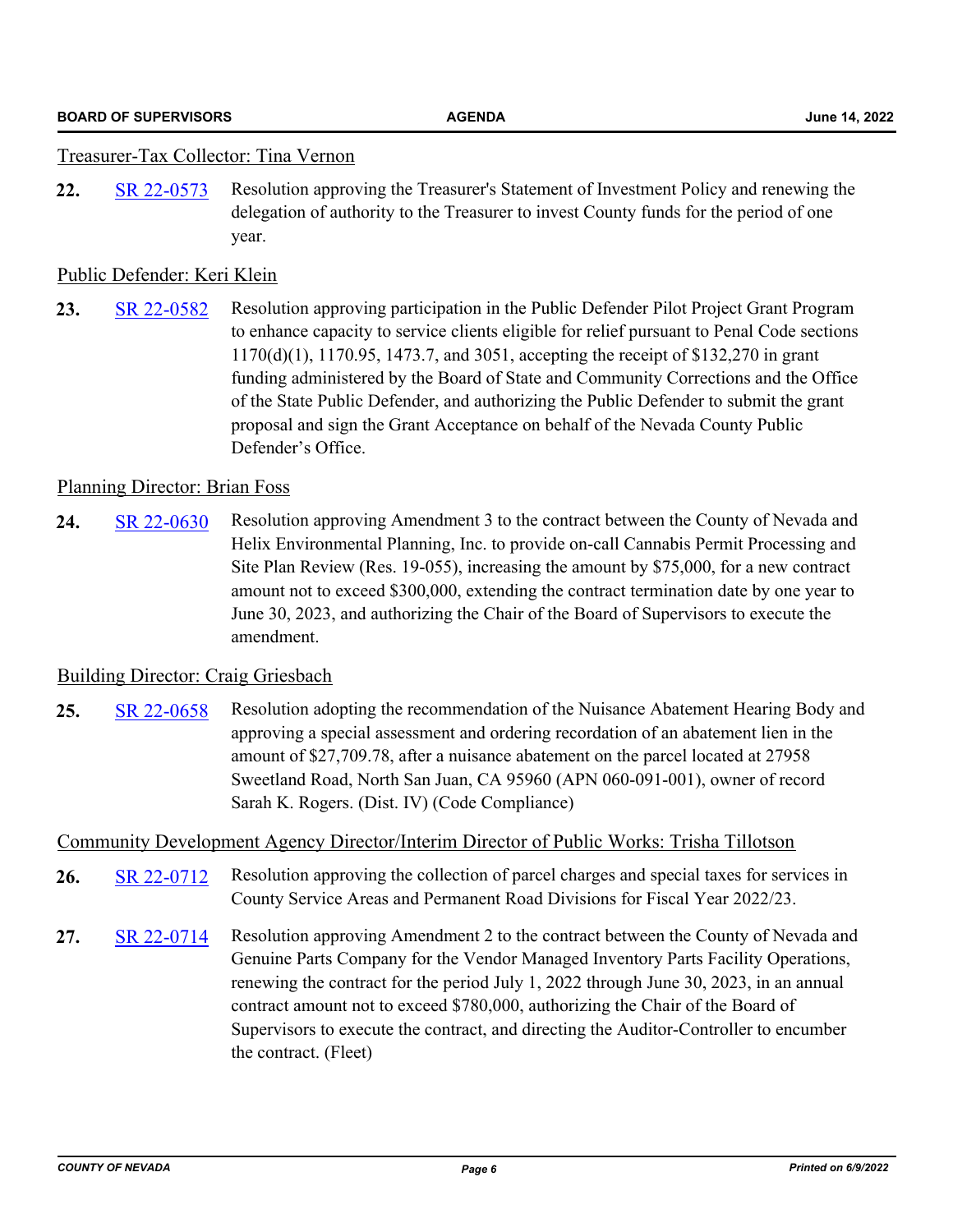|     | <b>BOARD OF SUPERVISORS</b> | <b>AGENDA</b>                                                                                                                                                                                                                                                                                                                                                                                                                                                                                                                                                                                                                                                           | June 14, 2022 |
|-----|-----------------------------|-------------------------------------------------------------------------------------------------------------------------------------------------------------------------------------------------------------------------------------------------------------------------------------------------------------------------------------------------------------------------------------------------------------------------------------------------------------------------------------------------------------------------------------------------------------------------------------------------------------------------------------------------------------------------|---------------|
| 28. | SR 22-0708                  | Resolution approving Amendment 1 to the contract between the County of Nevada<br>(County) and R3 Consulting Group, Inc. and Amendment 1 to the Memorandum of<br>Understanding (MOU) between the County and the City of Grass Valley (City) for SB<br>1383 Program Development services (Res. 21-301), increasing the funding allocation<br>by \$125,000 (County allocation of \$90,000 and City allocation of \$35,000), for a<br>contract amount not to exceed \$225,000, extending the terms of the contract and MOU<br>from June 30, 2022 to June 30, 2024, and authorizing the Chair of the Board of<br>Supervisors to execute the amendment and MOU. (Solid Waste) |               |
| 29. | SR 22-0709                  | Resolution accepting the Department of Resource Recycling and Recovery<br>(CalRecycle) SB 1383 Local Assistance Grant Program funding in the amount of<br>\$93,217, with a grant term ending on May 2, 2024, and authorizing the Director of the<br>Department of Public Works to execute additional documents as necessary to<br>implement this grant. (Solid Waste)                                                                                                                                                                                                                                                                                                   |               |
| 30. | SR 22-0710                  | Resolution approving a renewal contract between the County of Nevada and Holdredge<br>& Kull, a NV5 Company, for on-call engineering support services at solid waste<br>facilities, for a total maximum contract amount not to exceed \$238,831, for the period<br>July 1, 2022 through June 30, 2023, and authorizing the Chair of the Board of<br>Supervisors to execute the contract. (Solid Waste)                                                                                                                                                                                                                                                                  |               |
| 31. | SR 22-0711                  | Resolution approving a renewal contract between the County of Nevada and Robinson<br>Enterprises, Inc. for leachate transport services at the McCourtney Road Closed<br>Landfill, in an amount not to exceed \$450,000, for the period July 1, 2022 through June<br>30, 2023, and authorizing the Chair of the Board of Supervisors to execute the contract.<br>(Solid Waste)                                                                                                                                                                                                                                                                                           |               |
| 32. | SR 22-0585                  | Resolution approving Exhibit "A" to the agreement between the County of Nevada and<br>the County of Placer for the provision of Nevada County Connects Route 5 Service<br>(Res. 09-388) for Fiscal Year 2022/23, with a contract cost of \$82,934. (Transit<br>Services)                                                                                                                                                                                                                                                                                                                                                                                                |               |
| 33. | SR 22-0634                  | Resolution approving Amendment 9 to the contract between the County of Nevada and<br>Paratransit Services for the provision of specialized paratransit services in western<br>County (Res. 13-168), extending the contract termination date for three months from<br>July 1, 2022 to September 30, 2022, with the fixed vehicle service hourly rate of<br>\$45.97 and fixed monthly rate of \$64,562, and authorizing the Chair of the Board of<br>Supervisors to execute the amendment. (Transit Services)                                                                                                                                                             |               |
| 34. | SR 22-0713                  | Resolution approving County Contract No. 889825 between the County of Nevada and<br>NORR Associates, Inc. for design services for the Bus Wash Project, in the amount of<br>\$242,850, for the period July 1, 2022 through June 30, 2023, authorizing the Chair of<br>the Board of Supervisors to execute the contract, and directing the Auditor-Controller<br>to encumber the contract. (Transit Services)                                                                                                                                                                                                                                                            |               |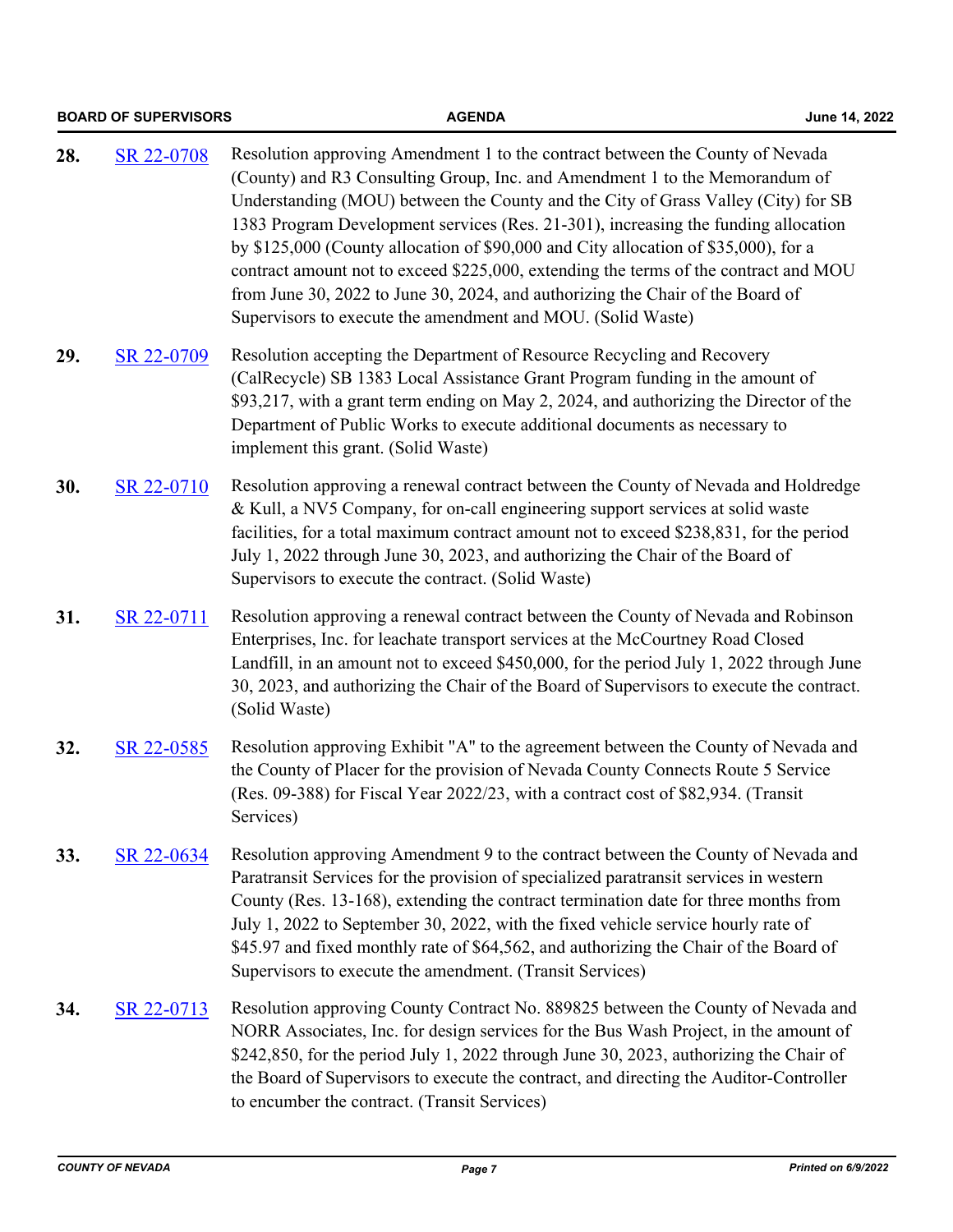#### Chief Information Officer: Stephen Monaghan

- **35.** [SR 22-0707](http://nevco.legistar.com/gateway.aspx?m=l&id=/matter.aspx?key=41035) Resolution approving Amendment 3 to the Last Mile Broadband grant agreement dated April 28, 2020 between the County of Nevada and Exwire, Inc. dba Oasis Broadband Inc. (Res. 20-147), extending the termination date to October 31, 2022 to allow for final project wrap-up and invoicing, and authorizing the Chair of the Board of Supervisors to execute the amendment.
- **36.** [SR 22-0692](http://nevco.legistar.com/gateway.aspx?m=l&id=/matter.aspx?key=41020) Resolution approving a License Agreement between the County of Nevada and Pacific Gas and Electric Company (PG&E) for use of the Grass Valley Veterans Memorial Building as community resource center and staging area during Public Safety Power Shutoff events (PSPS), for a Use Day fee in the amount of \$800 per day, for a sixty-six and one-half (66.5) month period June 14, 2022 through December 30, 2027, and authorizing the Director of Facilities Management to sign the agreement. (Facilities)
- **37.** [SR 22-0705](http://nevco.legistar.com/gateway.aspx?m=l&id=/matter.aspx?key=41033) Resolution approving an agreement between the County of Nevada, American Legion Post 130 and American Legion Auxiliary, a Congressionally Chartered Veterans Service Organization, regarding space utilization within the Grass Valley Veterans Memorial Building located at 255 S. Auburn Street, Grass Valley and the procurement of equipment from the Legion, in the amount of \$72,000, and additional terms and conditions, and authorizing the Director of Facilities Management to sign the agreement and future non-fiscal amendments. (Facilities)

#### County Counsel: Katharine L. Elliott

- **38.** [SR 22-0632](http://nevco.legistar.com/gateway.aspx?m=l&id=/matter.aspx?key=40960) Resolution approving Amendment 1 to the contract between the County of Nevada and Abbott & Kindermann, Inc. for legal services related to the Idaho Maryland Mine-Rise Grass Valley Project (Res. 20-152), extending the term of the contract from June 30, 2022 to June 30, 2023, and authorizing the Chair of the Board of Supervisors to execute the amendment.
- **39.** [SR 22-0616](http://nevco.legistar.com/gateway.aspx?m=l&id=/matter.aspx?key=40944) Resolution approving Amendment 1 to the contract between the County of Nevada and Rivera Hewitt Paul, LLP for legal services (PESN3978), increasing the maximum contract price by \$200,000 for a maximum contract price of \$250,000, extending the term of the contract from June 30, 2022 to June 30, 2024, and authorizing the Chair of the Board of Supervisors to execute the amendment.
- **40.** [SR 22-0627](http://nevco.legistar.com/gateway.aspx?m=l&id=/matter.aspx?key=40955) Resolution approving Amendment 2 to the contract between the County of Nevada and Meyers Nave, Riback, Silver & Wilson for legal services (PESO4162, Res. 21-086), extending the term of the contract from June 30, 2022 to June 30, 2023, and authorizing the Chair of the Board to execute the amendment.
- **41.** [SR 22-0623](http://nevco.legistar.com/gateway.aspx?m=l&id=/matter.aspx?key=40951) Resolution approving Amendment 2 to the contract between the County of Nevada and Manning & Kass, Ellrod, Ramirez, Trester, LLP for legal services (Res. 21-195), extending the term of the contract from June 30, 2022 to June 30, 2023, and authorizing the Chair of the Board of Supervisors to execute the amendment.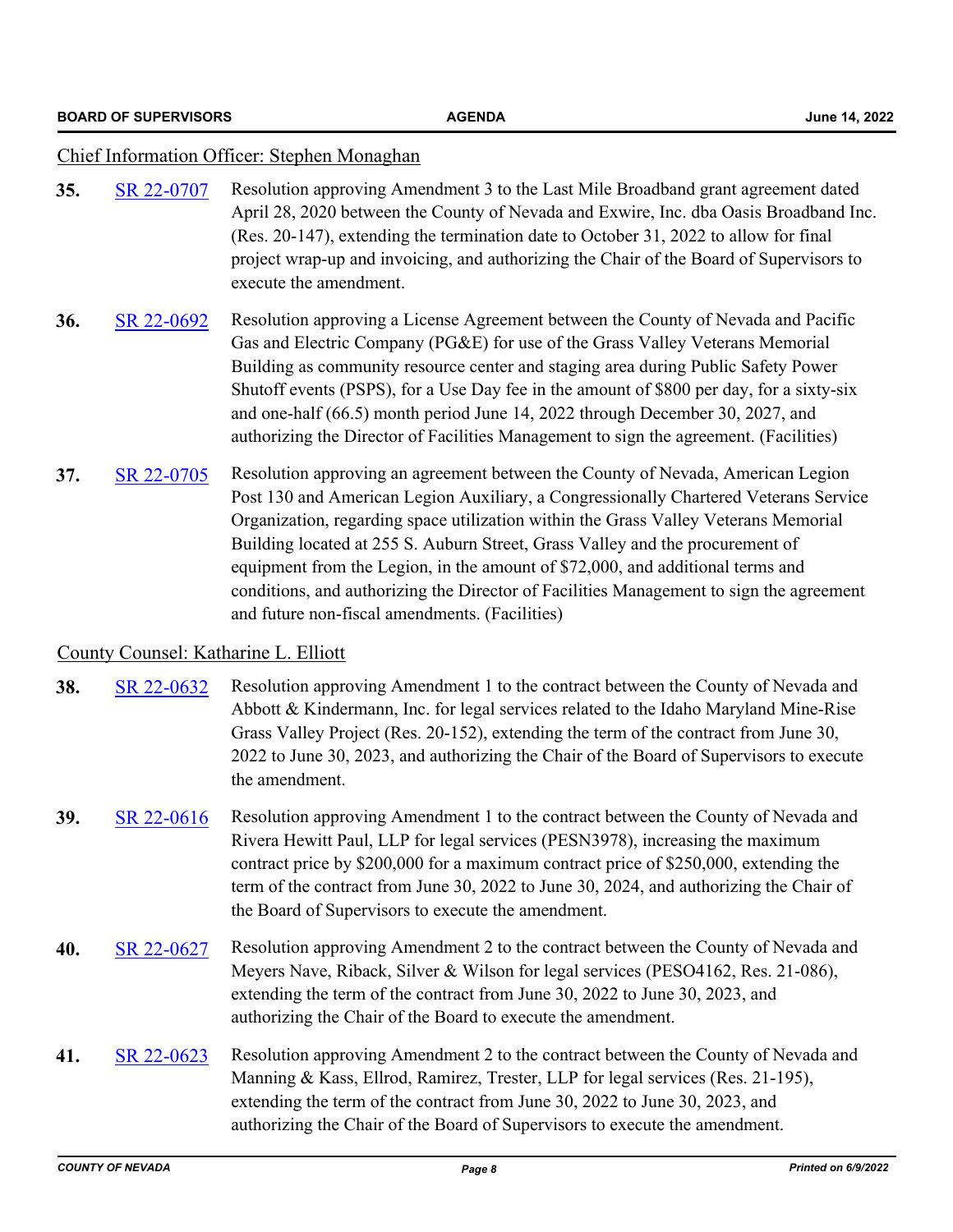| <b>BOARD OF SUPERVISORS</b> |            | <b>AGENDA</b>                                                                                                                                                                                                                                                                                                              | June 14, 2022 |
|-----------------------------|------------|----------------------------------------------------------------------------------------------------------------------------------------------------------------------------------------------------------------------------------------------------------------------------------------------------------------------------|---------------|
| 42.                         | SR 22-0617 | Resolution approving Amendment 3 to the contract between the County of Nevada and<br>Porter Scott, A Professional Corporation, for legal services (Res. 19-463), extending<br>the term of the contract from June 30, 2022 to June 30, 2023, and authorizing the Chair<br>of the Board to execute the amendment.            |               |
| 43.                         | SR 22-0618 | Resolution approving Amendment 10 to the contract between the County of Nevada and<br>Porter Scott, A Professional Corporation, for legal services (BFS15295, Res. 14-338),<br>extending the term of the contract from June 30, 2022 to June 30, 2023, and<br>authorizing the Chair of the Board to execute the amendment. |               |
|                             |            | Clerk of the Board: Julie Patterson Hunter                                                                                                                                                                                                                                                                                 |               |
| 44.                         | SR 22-0487 | (Waive further reading/Adopt) An Ordinance amending Article 13 and Article 30 of<br>Chapter II of the Nevada County Administrative Code regarding the Assessment Appeals<br>Board.                                                                                                                                         |               |
| 45.                         | SR 22-0494 | Resolution authorizing an option to conduct remote teleconference meetings of the<br>Board of Supervisors and its legislative bodies, when necessary, to allow for flexibility<br>in order to comply with social distancing pursuant to the Ralph M. Brown Act.                                                            |               |
| 46.                         | SR 22-0568 | Resolution designating the Nevada City African Methodist Episcopal Church Site,<br>located at 549 N. Pine Street, Nevada City, CA 95959 (APN 005-074-008-000) as<br>Nevada County Historical Landmark NEV 22-02.                                                                                                           |               |
| 47.                         | SR 22-0569 | Resolution designating the site of Nevada County's first commercial winery, located at<br>305 Broad Street, Nevada City, CA 95959 (APN 005-398-012-000) as Nevada County<br>Historical Landmark NEV 22-03.                                                                                                                 |               |
| 48.                         | SR 22-0612 | Appointment of Cindy Wilson as Private Sector Representative to the Adult and Family<br>Services Commission, for an unexpired two-year term ending April 30, 2024.                                                                                                                                                         |               |
| 49.                         | SR 22-0656 | Reappointment of Michele Socik to the Area 4 Agency on Aging Advisory Council, for<br>a three-year term beginning July 1, 2022 and ending June 30, 2025.                                                                                                                                                                   |               |
| 50.                         | SR 22-0490 | Acceptance of Board of Supervisors Summary Minutes for May 10, and 24, 2022.                                                                                                                                                                                                                                               |               |
|                             |            | ******                                                                                                                                                                                                                                                                                                                     |               |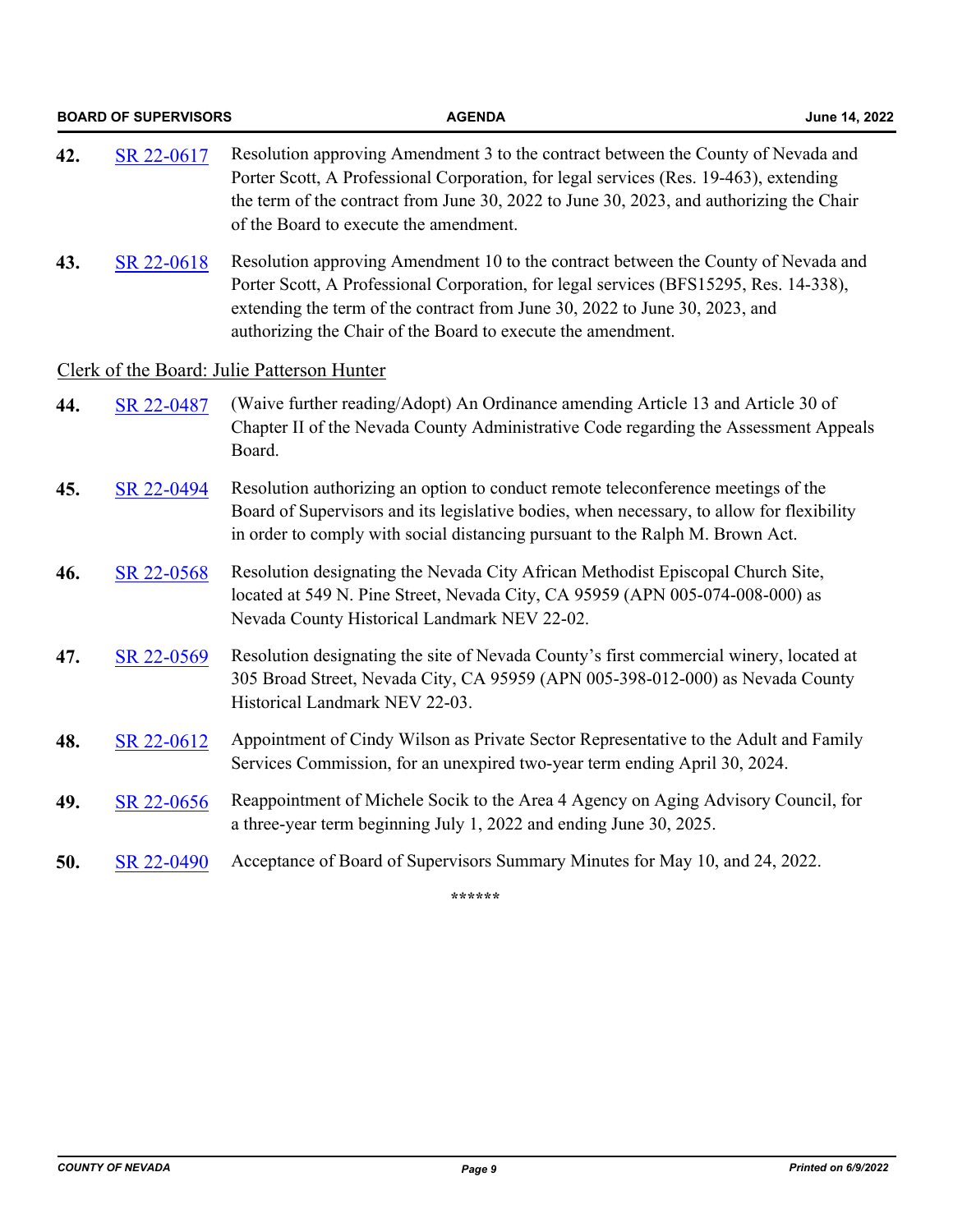#### **Regular meeting of the Board of Directors of the Nevada County Sanitation District No. 1.**

*Recess as the Board of Supervisors and convene as the Board of Directors of the Nevada County Sanitation District No. 1.*

#### **Call the meeting to order:**

#### **Consent:**

These items are expected to be routine and noncontroversial. The Board of Directors will act upon them at one time without discussion. Any Board member may request that an item be removed from the consent calendar for discussion. Members of the public wishing to ask questions or hear discussion on items listed under the consent agenda, may raise their concerns to the Board members prior to the consent agenda being introduced. The Directors will take the concerns under consideration and decide if there is adequate reason to remove the item from consent.

#### Community Development Agency Director/Interim Director of Public Works: Trisha Tillotson

**51a.** [SR 22-0715](http://nevco.legistar.com/gateway.aspx?m=l&id=/matter.aspx?key=41043) Resolution requesting the County of Nevada to place Sanitation District No. 1 Sewer Service and Standby Charges for Zones 1, 2, 4, 5, 6, 7, 8, 9, 11, and 12 for Fiscal Year 2022/23 on the Nevada County Tax Roll.

#### Clerk of the Board: Julie Patterson Hunter

**51b.** [SR 22-0728](http://nevco.legistar.com/gateway.aspx?m=l&id=/matter.aspx?key=41056) Acceptance of Nevada County Sanitation District No. 1 Summary Minutes for May 24, 2022.

#### **Public comment:**

Members of the public shall be allowed to address the Board on items not appearing on the agenda that are of interest to the public and are within the subject matter jurisdiction of the Board. (Please refer to pages 13 and 14 for information on the various options being made available for members of the public to provide comment.)

#### **Adjournment:**

*Adjourn as the Board of Directors of the Nevada County Sanitation District No. 1 and reconvene as the Board of Supervisors.*

**\*\*\*\*\*\***

#### **COMMUNITY PRESENTATION: 10:00 A.M.**

#### **District 1 Supervisor: Heidi Hall**

**52.** [SR 22-0641](http://nevco.legistar.com/gateway.aspx?m=l&id=/matter.aspx?key=40969) Youth Leadership Award presented to Anthony Pritchett, for standing out as a youth leader through his excellence in academics, athletics, and his service as the Student Member on the Nevada Joint Union High School District.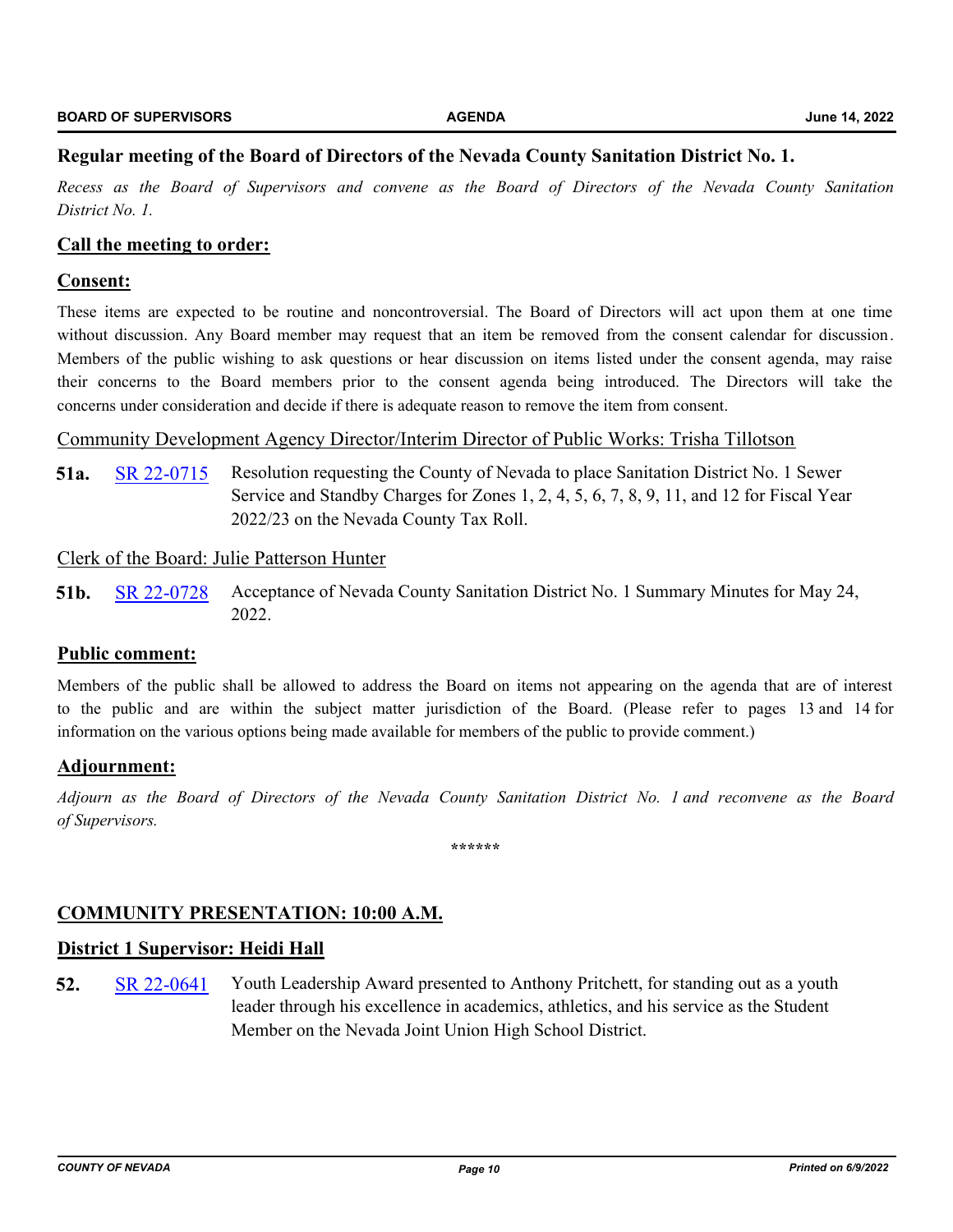#### **\*DEPARTMENT HEAD MATTERS:**

#### **Behavioral Health Director: Phebe Bell**

- 53a. [SR 22-0488](http://nevco.legistar.com/gateway.aspx?m=l&id=/matter.aspx?key=40816) Presentation on activities of the Mental Health and Substance Use Disorder Advisory Board.
- **53b.** [SR 22-0604](http://nevco.legistar.com/gateway.aspx?m=l&id=/matter.aspx?key=40932) Resolution approving the Fiscal Year 2022/23 Annual Update to the Nevada County Mental Health Services Act (MHSA) Three-Year Program and Expenditure Plan for Fiscal Years 2020/21, 2021/22, and 2022/23, and Annual Progress Report for Fiscal Year 2020/21, authorizing the Nevada County Behavioral Health Director to sign and certify the MHSA County Compliance Certification, and authorizing the Behavioral Health Director and the Auditor-Controller to sign and certify the MHSA County Fiscal Accountability Certification included in the Plan.

#### **\*INDIVIDUAL BOARD MEMBER ITEM:**

#### **District III Supervisor: Dan Miller**

**54.** [SR 22-0726](http://nevco.legistar.com/gateway.aspx?m=l&id=/matter.aspx?key=41054) Request for approval and authorization for the Chair to sign and submit the attached Letter of Opposition to Assembly Bill (AB) 1717 (Aguilar-Curry).

#### **\*ANNOUNCEMENTS:**

Pursuant to Government Code Section 54954.2, Board members and County Executive Officer may make a brief announcement or brief report on his or her activities. Board members and County Executive Officer may also provide a reference to staff or other resources for factual information, request staff to report back to the Board at a subsequent meeting concerning any matter, or take action to direct staff to place a matter of business on a future agenda.

#### **Recess for lunch:**

#### **AFTERNOON SESSION: SCHEDULED ITEM 1:30 P.M.**

#### **Building Director: Craig Griesbach**

**55.** [SR 22-0655](http://nevco.legistar.com/gateway.aspx?m=l&id=/matter.aspx?key=40983) Public hearing to consider text amendments to Section L-II 3.30 and Section L-II 5.23 to Chapter II Zoning Regulations of the Land Use and Development Code regarding Cannabis Cultivation and Administrative Enforcement in all zoning districts in the unincorporated areas of Nevada County. (Cannabis Division)

> (Introduce/Waive further reading) An Ordinance amending Chapter II of Title 3 of the Nevada County Land Use and Development Code regarding Administrative Enforcement and Cannabis Cultivation.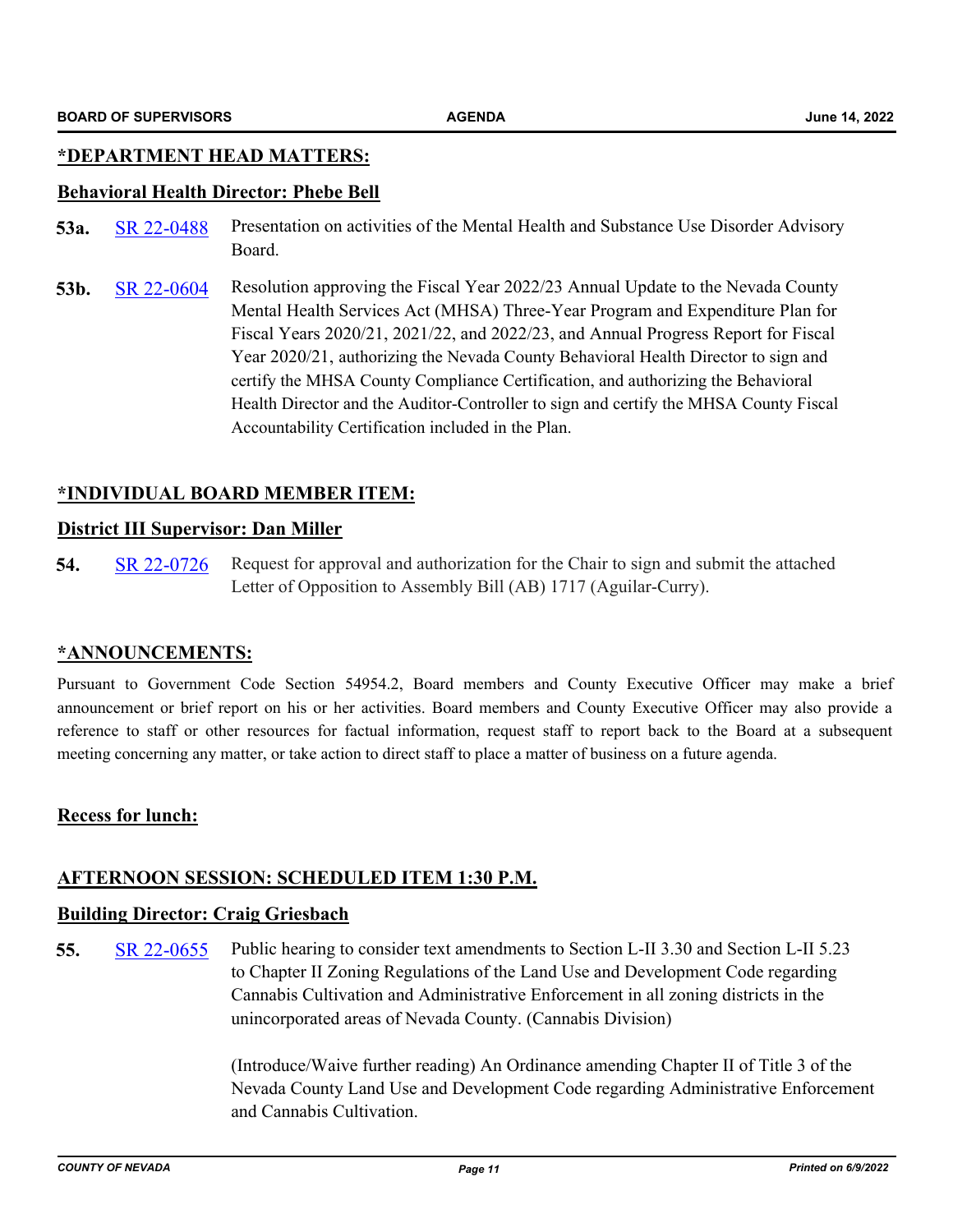#### **\*DEPARTMENT HEAD MATTERS:**

#### **Director of Human Resources : Steven Rose**

| 56a. | SR 22-0574 | Resolution approving a Memorandum of Understanding (MOU) between the County of<br>Nevada and the Nevada County Management Employees' Association representing the<br>Management Employees' Bargaining Unit, providing changes in compensation and terms<br>and conditions of employment during the period July 1, 2022 through June 30, 2025,<br>and authorizing the County Executive Officer to execute the MOU. |
|------|------------|-------------------------------------------------------------------------------------------------------------------------------------------------------------------------------------------------------------------------------------------------------------------------------------------------------------------------------------------------------------------------------------------------------------------|
| 56b. | SR 22-0579 | Resolution approving a Memorandum of Understanding (MOU) between the County of<br>Nevada and the Nevada County Deputy Sheriffs' Association representing the Deputy<br>Sheriff Employees' Bargaining Unit, providing changes in compensation and terms and<br>conditions of employment during the period July 1, 2022 through June 30, 2025, and<br>authorizing the County Executive Officer to execute the MOU.  |
| 56c. | SR 22-0589 | Resolution adopting a revised Compensation and Benefits Summary for Appointed and<br>Confidential Senior Executives (Res. 19-253), for the period July 1, 2022 through June<br>30, 2025.                                                                                                                                                                                                                          |
| 56d. | SR 22-0583 | Resolution approving Addendum A, providing changes in compensation and terms and<br>conditions of employment for Elected Officials of Nevada County, during the period<br>July 1, 2022, through June 30, 2025.                                                                                                                                                                                                    |
| 56e. | SR 22-0587 | Resolution amending Authorized Personnel Staffing Resolution 21-207 adopted June<br>15, 2021, allocating positions to various County departments, effective June 14, 2022.                                                                                                                                                                                                                                        |
| 56f. | SR 22-0588 | Resolution amending Authorized Personnel Salary Resolution 21-208 adopted June 15,<br>2021, allocating positions to various salary ranges, effective June 14, 2022.                                                                                                                                                                                                                                               |

#### **ADJOURNMENT:**

*\*(The Board of Supervisors can discuss these items at any time during the meeting.)*

*This agenda was posted on bulletin boards 72 hours in advance of the meeting at the following locations:*

*1. Eric Rood Administrative Center; outside Board office, outside Board Chambers, and outside main entrance.*

- *2. Truckee Town Hall Administrative Center, 10183 Truckee Airport Road, Truckee, CA 96161.*
- *3. Outside the District V Board of Supervisors office, Truckee Town Hall Administrative Center.*
- *4. Online at www.nevadacountyca.gov/boardmeetings and nevco.legistar.com/Calendar.aspx.*

*Posted: June 9, 2022.*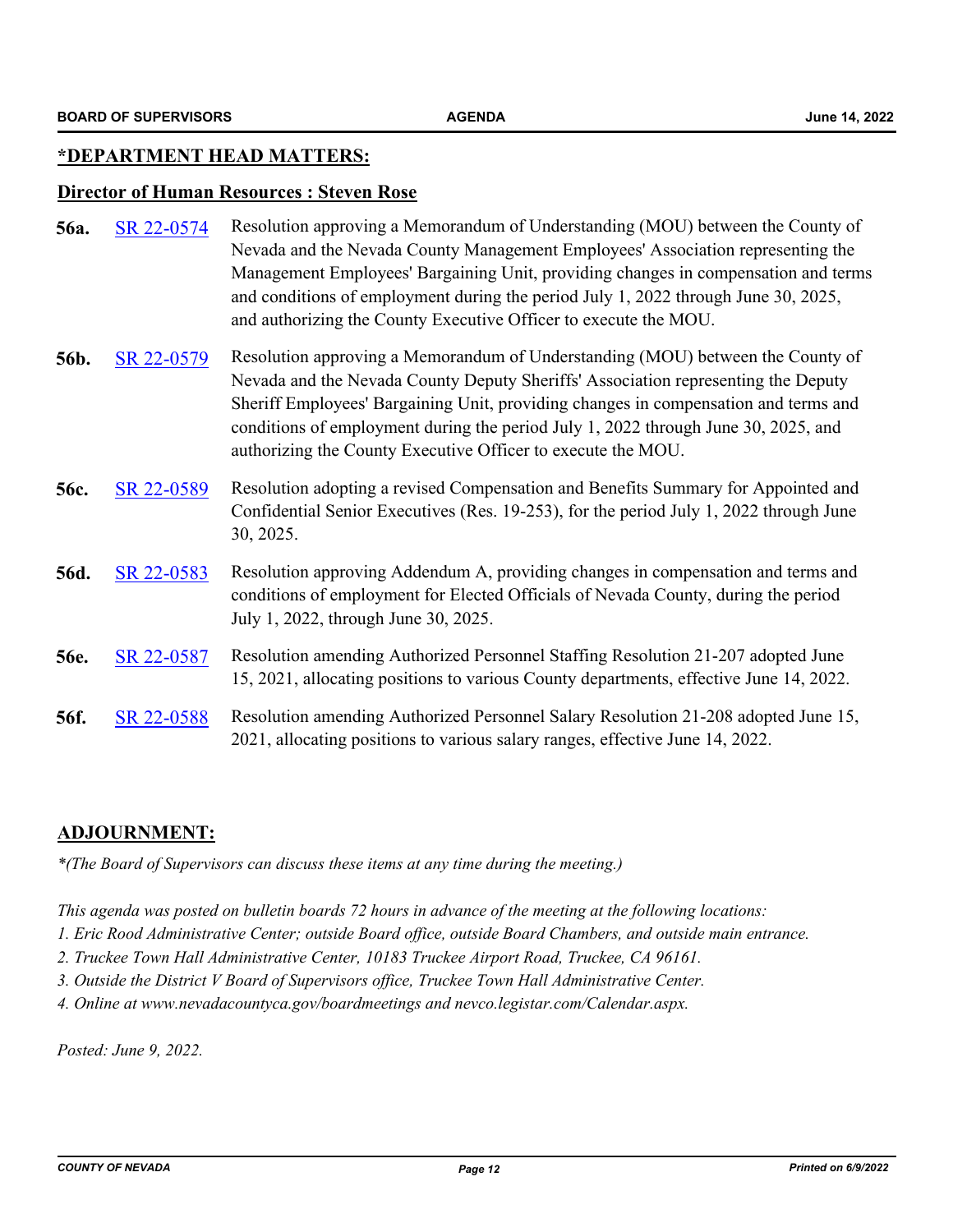#### **PERSONS DESIRING TO ADDRESS THE BOARD**

### **CONTROL OF MEETING:**

The Board Chairperson shall first caution any person at the meeting who is abusive, disruptive, or out of order, and then ask that person to leave if the person will not stop; additionally, the Chair reserves the right to recess the meeting until the person leaves or is escorted out and order is restored.

#### **PUBLIC COMMENT:**

Matters on the Agenda: The Board shall allow public comment on items appearing on the agenda when the agenda item is considered by the Board. The Chair may limit the total amount of time for comment on any agenda item and may limit any individual desiring to address the Board to no more than three (3) minutes at the Chair's discretion. Comments by the public must be relevant to the item on the agenda being considered by the Board. This includes: a. Consent Agenda; b. Community Presentations; c. Department Head Matters; d. Individual Board Member Items; and e. Scheduled Items.

Matters not on the Agenda: At regular meetings of the Board, members of the public shall be allowed to address the Board of Supervisors on matters not appearing on the agenda which are of interest to the public and which are within the subject matter jurisdiction of the Board. Pursuant to the Ralph M. Brown Act, the Board shall not take any action or discuss any matter not appearing on the agenda although staff may be asked to briefly respond to or follow up on such items.

The Chair of the Board may limit the total amount of time allocated for public comment; provided, however, the Board will allocate at least fifteen (15) minutes for receiving public comment during regular Board meetings. The Chair of the Board may limit any individual desiring to address the Board to no more than three (3) minutes at the Chair's discretion. Time to address the Board will be allocated on the basis of the order in which the requests were received. The public addressing the Board may be limited in amount of time dependent upon the press of business and the number of persons wishing to address the Board.

At special meetings of the Board, public comment will only be allowed on matters appearing on the agenda.

#### **WAYS TO WATCH AND LISTEN DURING THE JUNE 14, 2022 MEETING:**

1) Watch from inside the Board Chambers (face coverings are strongly recommended for all individuals while indoors, except those specifically exempt pursuant to CDPH guidance).

- 2) Listen by calling 1 (415) 655-0001 (Meeting ID# 2553 130 3565 and Password# 893 86 698).
- 3) View at www.nevadacountyca.gov/boardmeetings.
- 4) View on Nevada County Media Channel 17 in western County.
- 5) View on Suddenlink Channels 17 and 78 in eastern County.

#### **PROVIDE PUBLIC COMMENT BEFORE THE JUNE 14, 2022 MEETING BY:**

- 1) Leaving an eComment at www.nevadacountyca.gov/boardmeetings.
- 2) Writing a letter to the Board of Supervisors at 950 Maidu Ave, Suite 200, Nevada City, CA 95959.
- 3) Emailing BOS.PublicComment@co.nevada.ca.us.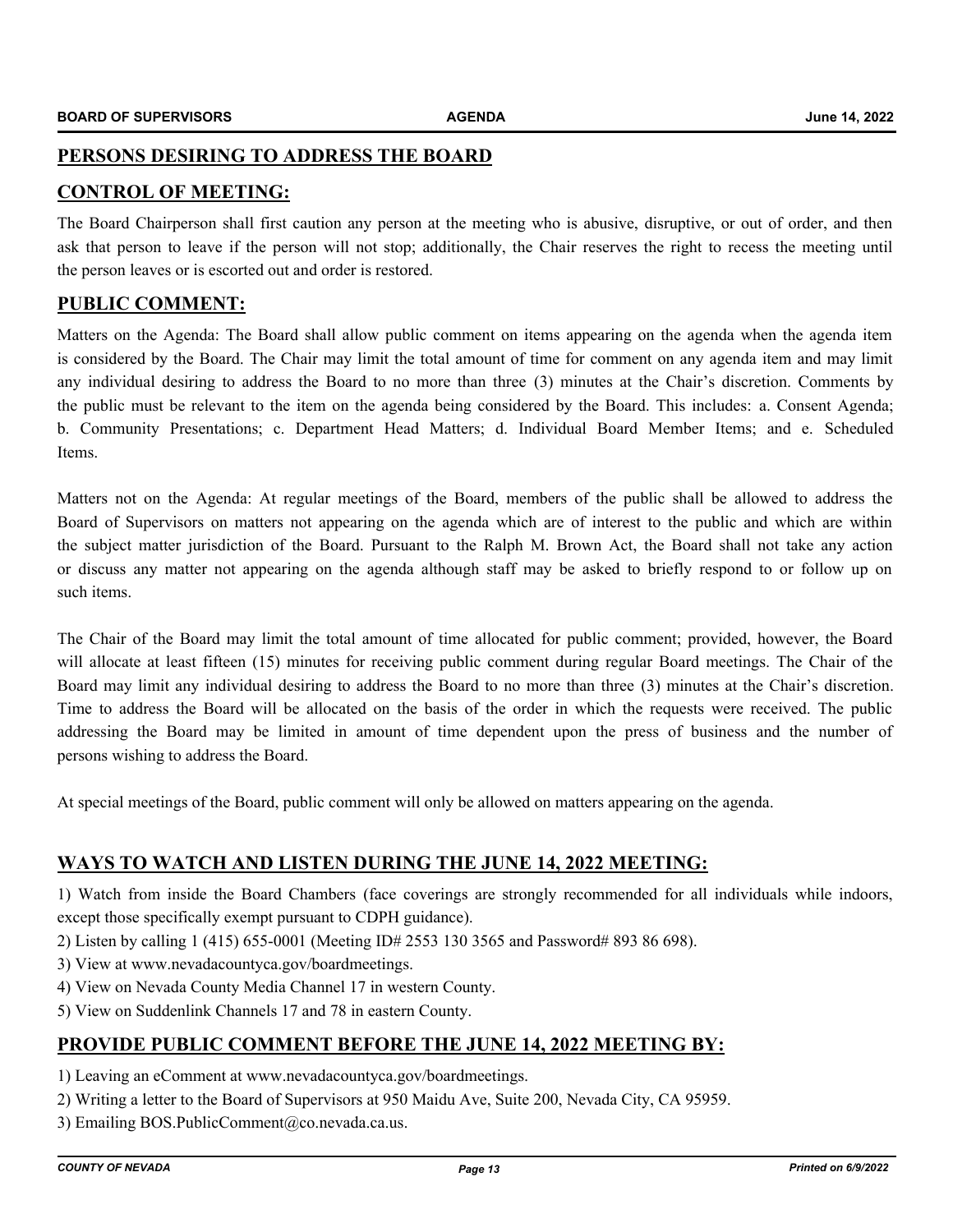#### **PROVIDE PUBLIC COMMENT DURING THE JUNE 14, 2022 MEETING BY:**

#### 1) In-Person:

Eric Rood Administrative Center: Members of the public can provide comment in-person inside the Board of Supervisors' Board Chambers at the Eric Rood Administrative Center (face coverings are strongly recommended for all individuals: vaccinated and unvaccinated, except those specifically exempt pursuant to CDPH guidance)

#### 2) Over the Phone:

Members of the public can call (530) 270-3474 and will be placed in a call-in queue until they are permitted into the meeting for comment. (Please note that the 1 (415) 655-0001 number is only for listening to the meeting.)

Please provide your name, City or District of residence, and the agenda item you wish to comment on.

#### **ORDER AND DECORUM:**

Individuals or organizations desiring to address the Board shall:

1) Address the Board from the designated podium, virtual kiosk, or other designated location, including teleconferencing system(s). Speakers are encouraged but not required to give their name and location of residence before addressing the Board. This is to assist the Board with identifying which supervisorial district the speaker resides in.

2) Speakers shall direct their comments to the Board, through the Chair, and not to the audience or staff.

3) Speakers may comment on specific matters before the Board with reasons for the position taken.

4) The Chair may, at their discretion, increase the allotted time for any given speaker, but shall not be required to do so.

5) A speaker may not yield time to another speaker.

6) No individual may speak more than once during Public Comment or on an item on the agenda unless recognized by the Chair as having new information.

7) In the interest of civil discourse, the rules as specified in this Order and Decorum of Board Business and Robert's Rules of Order, to the extent such rules are not in conflict with the Brown Act, shall apply at all Board meetings. It shall be the responsibility of the Chair to ensure that Public Comment is conducted in such a manner in order to avoid disruptive activity, promote mutual respect, keep comments focused on the subject being discussed, avoid personal attacks, prohibit hate speech and the threat of violence.

8) At the start of each meeting, the Chair shall remind the public of the rules and expectations of the public including distinguishing the process for: a) public comment for items on the consent agenda; b) general public comment for items not listed on the agenda; and c) public comment for items on the agenda.

9) Applicants, applicant representatives, and appellants desiring to speak shall be permitted to speak first during the public comment portion of a public hearing for no more than ten (10) minutes (or fifteen (15) minutes at Appeal Hearings) unless different rules for conducting the hearing are provided by County Code or other applicable law. Time limits may be modified at the Chair of the Board's discretion.